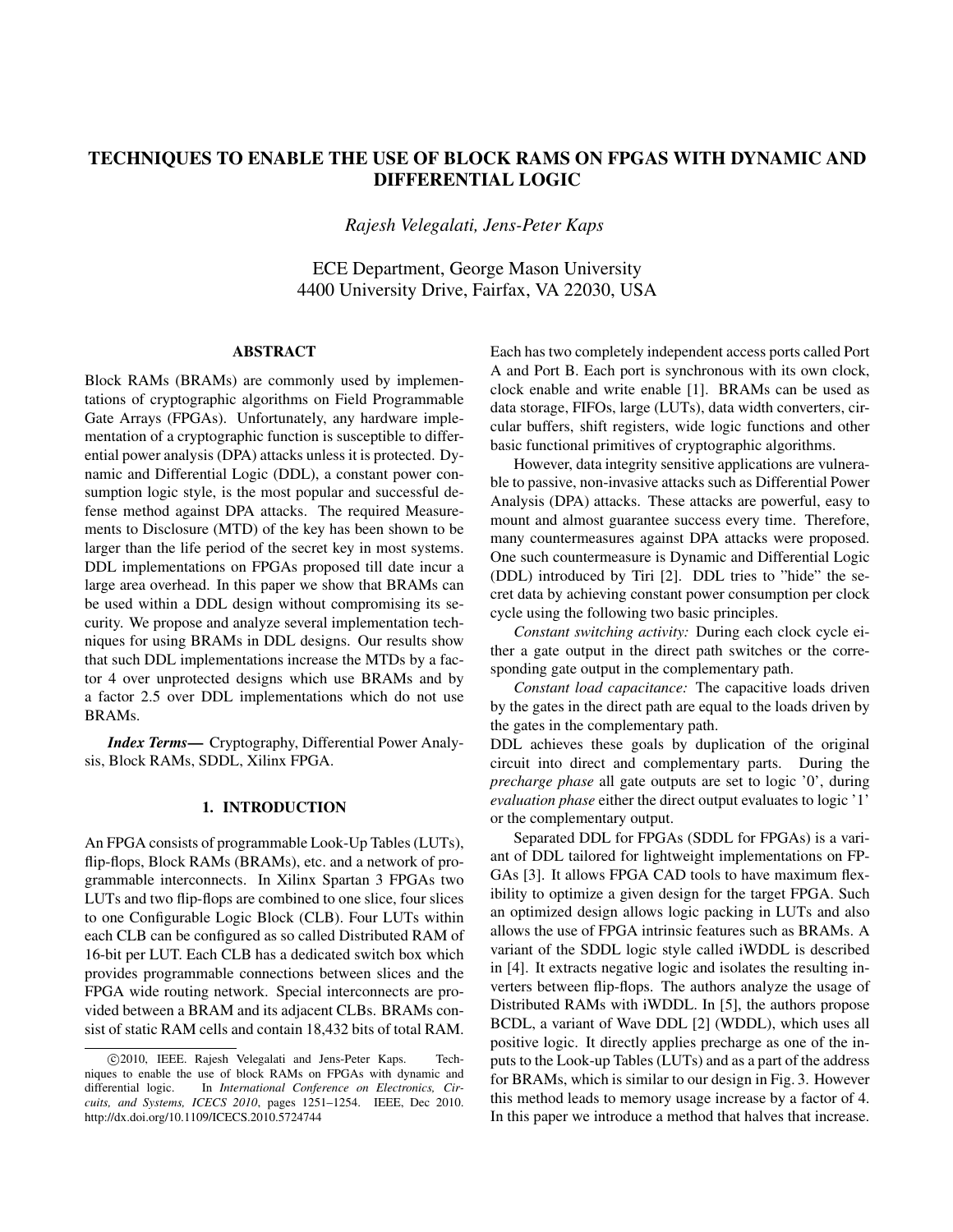

Fig. 2. Flip-Flop with Precharge

The focus of this paper is to verify whether BRAMs in DDL implementations enhance or diminish their security. We propose several implementation techniques which facilitate the use of BRAMs in DDL implementations in Sect. 2. We test our designs on a circuit which uses basic functional primitives of the AES block cipher (Sect. 3) and analyze our results in Sect. 4.

### 2. IMPLEMENTATION OPTIONS

#### 2.1. One Clock Cycle Operation

In this method, the precharge and evaluation phase share one clock cycle. The evaluation phase is defined by the "low" clock signal and the precharge phase by the "high" clock signal. This allows flip-flops to clock in new data at the rising edge of the clock as this is the transition from evaluation to precharge. The advantage of the one clock cycle operation is that the precharged circuit can be clocked with the same clock signal *clk* as external non-precharged circuits. The *Pre* input of the circuits in Fig. 1–Fig. 3 is connected to the *clk* signal.

In order to precharge the output of a LUT we use the technique proposed in [6]. The flip-flop following the LUT is configured as an asynchronously cleared latch. It forces the output of the slice to logic '0' during the precharge phase as shown in Fig. 1.

We precharge the output of a flip-flop in a similar manner and connect the flip-flop output to an asynchronously cleared latch (Fig. 2). Because the flip-flops within a slice share a common enable, clear, and clock input, we have to use a flipflop of a different slice for the precharge latch. In earlier experiments [3] we discovered that connections within a CLB do not leak any exploitable information, however, connections between CLBs do. Therefore, we place the precharge latch in a flip-flop within the same CLB as shown in [7].

Unfortunately we cannot use the approach that we used for LUTs and flip-flops to precharge BRAMs If we use a precharge latch for a BRAM, wiring resources would be used to connect the non-precharged BRAM output to a CLB. This leads to information leakage. Nassar [5] uses a bit of the ad-



Fig. 3. Block RAM with Precharge Through Address



Fig. 4. Block RAM with Precharge Through Clear

dress to select a region of memory in which all data values are '0'. We use the MSB of the address for this as shown in Fig. 3. However, this doubles the memory usage within a BRAM which might not be feasible for memory demanding applications.

Therefore, we developed the precharge circuit shown in Fig 4 which does not double the memory usage. The outputs of the BRAMs are cleared to logic '0' by connecting the clock of the circuit to the synchronous set/reset (SSR) inputs of the BRAM. In both cases we have to operate BRAMs at twice the clock frequency (Dclk) compared to the rest of the circuit. One rising edge of Dclk resets the outputs of the BRAM to '0', the following releases the data stored at the address given in the previous Dclk cycle. This introduces a delay for the address by one Dclk cycle which we compensate for with a flip-flop. The flip-flop output is connected using leaky wiring resources to the BRAM, however, as can be seen in Fig. 4 this signal is precharged. Even though this precharge occurs during the evaluation phase this does not violate the goal of *constant switching activity*. The contents of the BRAMs are complemented using Eq. (1).

$$
BRAM(addr) = \overline{BRAM(\overline{addr})}
$$
 (1)

### 2.2. Two Clock Cycle Operation

In this method, each phase, precharge and evaluate, takes a full clock cycle. Therefore, the precharged circuit has to run at twice the clock speed of external circuits. The precharge signal *Pre* reflects the phases and is low for one clock cycle and high for one clock cycle.

The circuit for precharging the output of a LUT shown in Fig. 1 does not need to change for this method. Only the *Pre* input needs to be connected to the *Pre* signal. As we have now one full clock cycle for each phase, we can simplify the precharge circuit for flip-flops by just adding another flip-flop instead of a latch as shown in Fig. 5. The placement constraint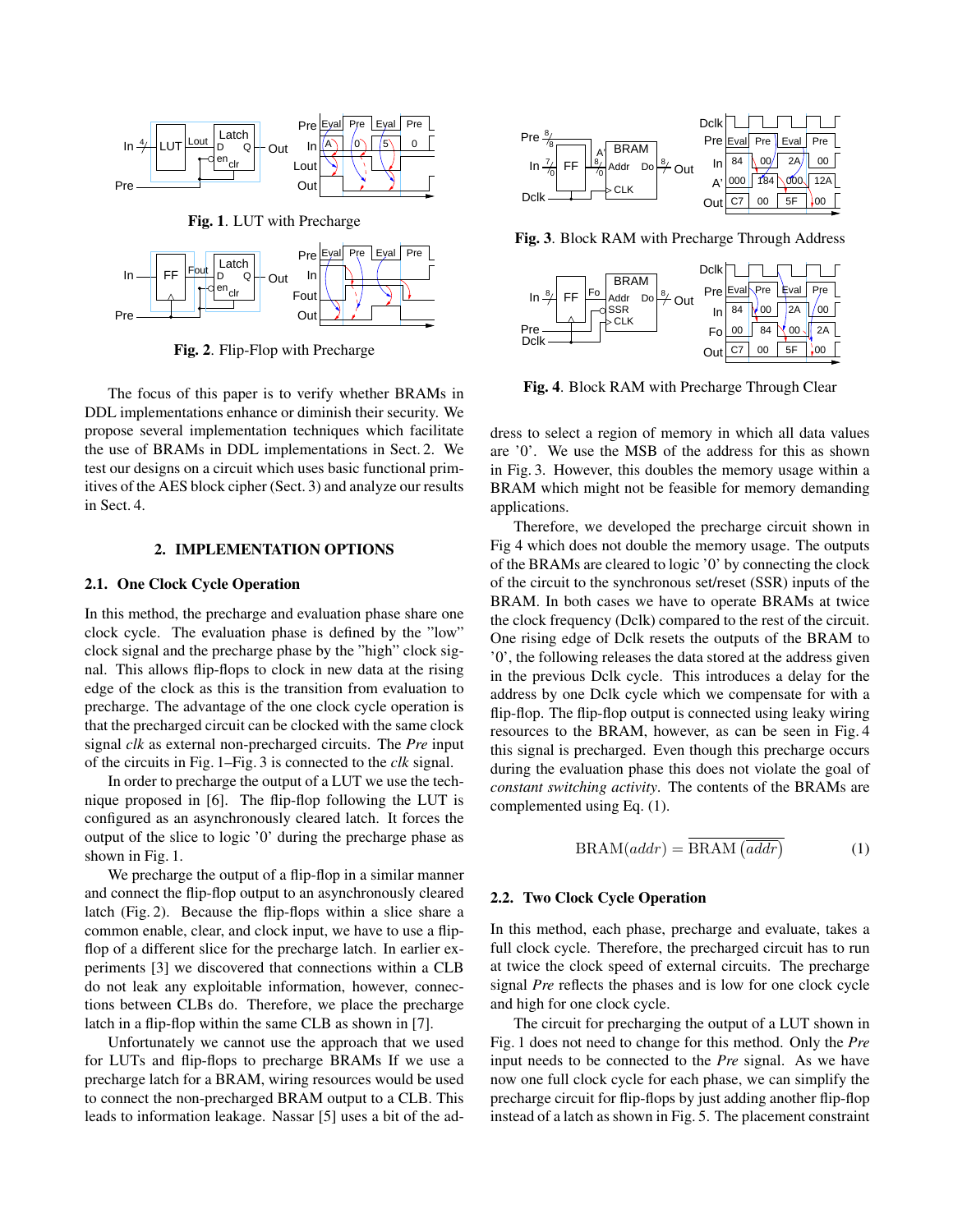| Design                              | <b>Slices</b> | FFs | 4 input<br><b>LUTs</b> | <b>BRAMs</b> | Minimum<br>Delay | <b>MTD</b> | MTD Improvement<br>over SE |
|-------------------------------------|---------------|-----|------------------------|--------------|------------------|------------|----------------------------|
| 1. SE design w/o BRAM               | 82            | 24  | 155                    |              | $8.088$ ns       | >450       |                            |
| 2. SE design with BRAM              | 23            | 16  | 27                     |              | 5.710 ns         | > 7.000    | 15                         |
| 3. SDDL w/o BRAM                    | 283           | 80  | 502                    |              | 18.352 ns        | > 10,000   | 22                         |
| 4. SDDL with SSR 1 clock cycle      | 51            | 100 | 54                     |              | $16.138$ ns      | > 27,000   | 60                         |
| 5. SDDL with Address 1 clock cycle  | 51            | 100 | 54                     | ◠            | $16.138$ ns      | > 27,000   | 60                         |
| 6. SDDL with SSR 2 clock cycles     | 51            | 100 | 54                     |              | $8.069$ ns       | > 27,000   | 60                         |
| 7. SDDL with Address 2 clock cycles | 51            | 100 | 54                     | 2            | $8.069$ ns       | > 27,000   | 60                         |

Table 1. Implementation Results of our Test Design

we had for flip-flop precharge can now be relaxed as all signals are precharged.



Fig. 5. Flip-Flop with Precharge Using Single Clock

For precharging the BRAM outputs in this method the circuits shown in Fig. 3 and Fig. 4 apply. However, the *Dclk* input must be connected to the *clk* signal and the *Pre* input to the *Pre* signal.

### 3. TEST SETUP AND ATTACK METHOD

The Test Design circuit consists of a synchronous (Sync.) S-Box whose input is connected to an 8-bit LFSR and output is XORed with an 8-bit Key. The result is stored in a register. The block diagram of this circuit is shown in Fig. 6(a). The Sync. S-Box can be implemented using look-up tables and a register as in Fig. 6(b), or a BRAM as in Fig. 6(c). The later option absorbs the register. The "Pre" blocks indicated in Fig. 6 are implemented using the different precharge options discussed in Sect. 2. We use the term Single Ended (SE) design to refer to the unprotected designs in this paper. In order to implement the SDDL versions of the SE designs we use the secure design flow described in [7]. It describes the step-by-step process of precharging, duplicating and complementing the logic. In our attacks we use Pearson's correlation to correlate instantaneous power consumption with hamming distance model [8]. The hamming distance equation for the attack on single ended implementations is shown in Eq. (2) and for SDDL implementations in Eq. (3).

$$
P_{est.} = HD(lfsr_{(i-1)}, \text{SDOX}^{-1}(k_{guess} \oplus Q_i)) \tag{2}
$$

$$
P_{est.} = \text{HD}(0x00, \text{SBOX}^{-1}(k_{guess} \oplus Q_i))
$$
 (3)

Attack point 1, indicated in Fig. 6 by arrow 1, is the precharged output of the LFSR. At attack point 2 data arrives half a clock cycle later than at point 1 during single cycle clock operation.



Fig. 6. Block Diagrams of Test Design

In case of two clock cycle operation the data arrives at point 2 one clock cycle later compared to point 1. Hence, in order to attack the design at point 2 appropriate adjustments must be made while correlating the data with the power models.

### 4. RESULTS AND CONCLUSIONS

Table 1 compares the results of SE designs with several SDDL implementations with regards to area consumption, speed and Measurements to Disclosure (MTD) of the key. The results for MTD were obtained from the plots shown in Fig. 7. By comparing the MTD of the key between between the SE Designs 1 and 2, it is clear that BRAMs provide some inherent resistance against DPA attacks. All SDDL implementations of Design 2, namely Designs 4–7, have a 4 times higher MTD compared to the unprotected Design 2. Furthermore, they are more secure than Design 3 which is also an SDDL implementation but does not use BRAMs. We note that there is no difference in security between using address or SSR to force the BRAM output to '0' during precharge as can be seen from Fig. 7(c) and Fig. 7(f). Hence, we can conclude that lowering memory usage by using SSR does not impact security in a negative way. At attack point 2 the output of the flip-flop is precharged during the evaluation phase and the data evaluates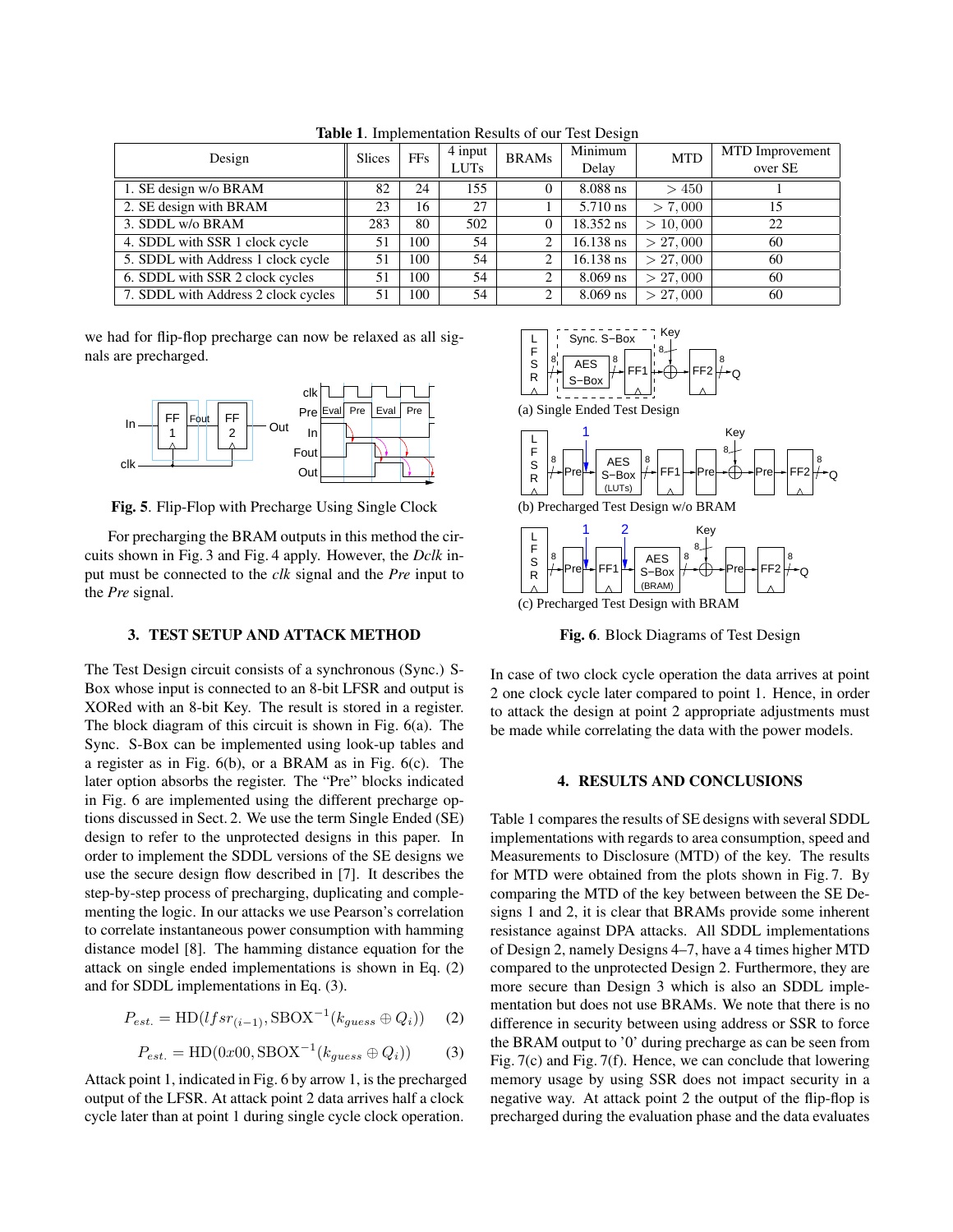

Fig. 7. Measurements to Disclosure (MTD) for Implementation Options of Test Design

during precharge phase. At attack point 1 the data follows the phases normally. Fig. 7(c) and Fig. 7(e) show that this has no impact on security as the MTDs at both points are equivalent.

In this paper, we proposed and analyzed different implementation techniques for using BRAMs in DDL designs. Our results indicate that DDL implementations with BRAMs increase the MTDs by a factor 4 over unprotected designs which use BRAMs and a factor 2.5 over DDL implementations which do not use BRAMs.

# 5. REFERENCES

- [1] Xilinx, Inc., *Using Block RAM in Spartan-3 Generation FPGAs*, xapp463 (v2.0) edition, Mar 2005.
- [2] K. Tiri and I. Verbauwhede, "A logic level design methodology for a secure DPA resistant ASIC or FPGA

implementation," in *DATE'04*. Feb 2004, pp. 246–251, IEEE Computer Society.

- [3] R. Velegalati and J.-P. Kaps, "DPA resistance for lightweight implementations of cryptographic algorithms on FPGAs," in FPL 2009, Martin Daněk, Jiří Kadlec, and Brent Nelson, Eds. Aug 2009, pp. 385–390, IEEE.
- [4] R. P. McEvoy, C. C. Murphy, W. P. Marnane, and M. Tunstall, "Isolated WDDL: A hiding countermeasure for differential power analysis on FPGAs," *ACM Trans. Reconfigurable Technol. Syst.*, vol. 2, no. 1, pp. 1–23, Mar 2009.
- [5] M. Nassar, S. Bhasin, J.-L. Danger, G. Duc, and S. Guilley, "BCDL: A high speed balanced DPL for FPGA with global precharge and no early evaluation," in *DATE 2010*. Mar 2010, pp. 849–854, IEEE.
- [6] P. Yu and P. Schaumont, "Secure FPGA circuits using